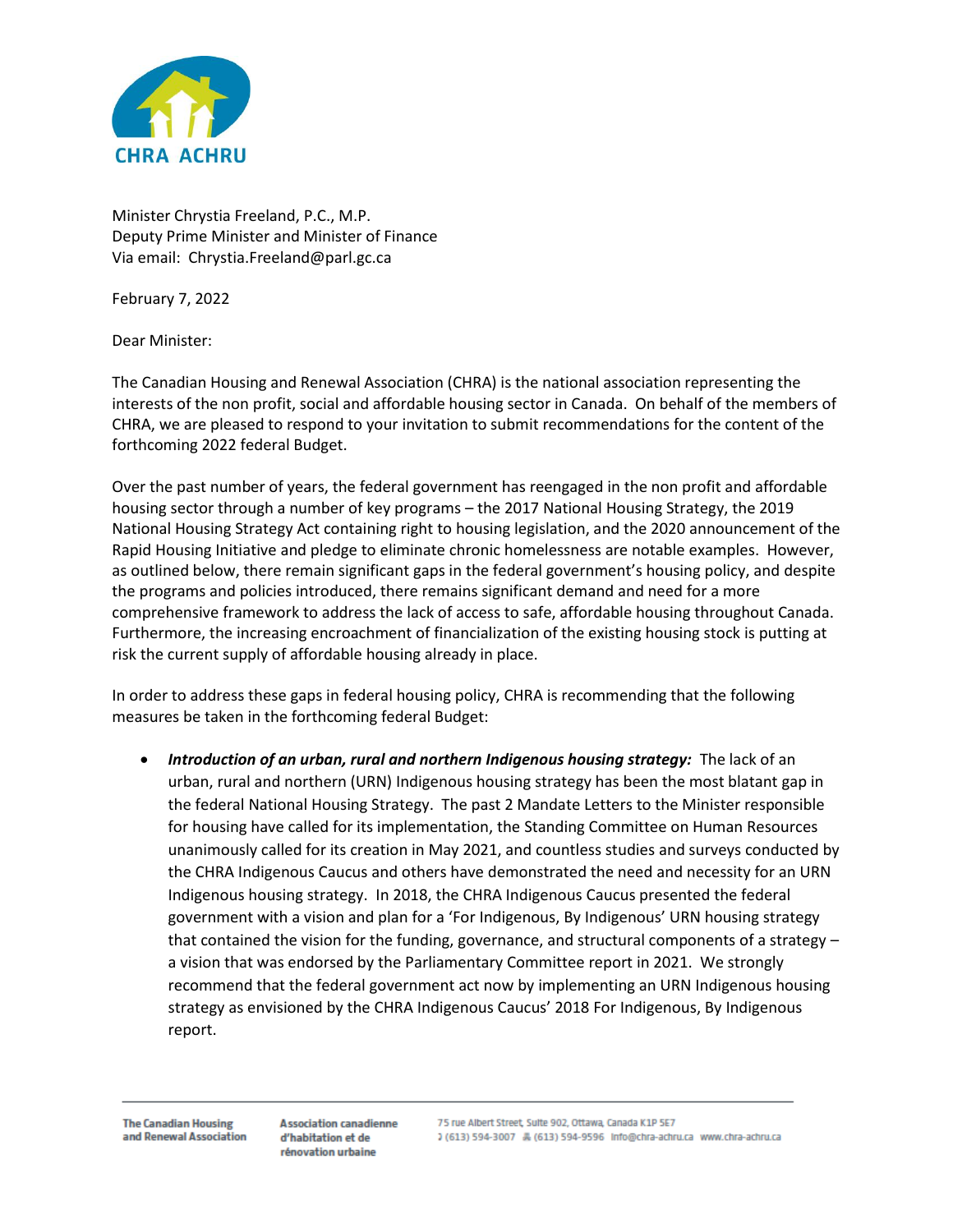- *Measures designed to increase community housing supply and facilitate access to supply programs:* Increasing the supply of community housing is an obvious, yet critical step towards addressing core housing need in Canada. Certain measures have been taken in this regard – the 10 year, \$13 billion National Coinvestment Fund and the two phase, \$2.5 billion Rapid Housing Initiative are examples. However, these measures remain insufficient to address the growing demand and need for affordable housing. In order to dramatically increase the supply of affordable housing, we recommend the following:
	- o *Improve the Coinvestment Fund*: Since its launch, the Coinvestment Fund has been plagued with challenges related to its application process, transparency, and the lengthy evaluation processes. Furthermore, in his 2021 report, the Parliamentary Budget Officer revealed that Coinvestment Fund monies are not being disbursed in accordance with annual allocations, meaning available resources are not being used to build and sustain community housing. We would strongly urge the federal government through CMHC to make improvements to the Coinvestment Fund to increase access to, and expedite the issuance of monies through the program.
	- o *Introduce a permanent Rapid Housing Initiative or similar supply program:* As you know, the Rapid Housing Initiative is a \$2.5 billion program that over two phases has provided capital investments in community housing that can be developed and implemented in a timely manner. This program has been generally well received by the community housing sector, and as such, CHRA would recommend adoption of a more permanenttype program that would support developments including modular housing, acquisition, and other types of innovation housing solutions that would allow for timely development of housing.
	- o *Increase access to lands as a step towards development:* Land is a key component of any affordable housing project. In the National Housing Strategy, the Federal Lands Initiative was provided \$20 million per year to transfer surplus federal lands to non profit housing providers for development purposes. We would encourage the federal government to expand the mandate of this program to include other forms of land transfer, including direct support for local land trusts, and increase resources accordingly.
- *Introduce measures to curtail financialization*: There is growing evidence of the impacts that financialization is having in eliminating the supply of affordable housing in Canada. Through Real Estate Investment Trusts (REITs), market-based procurement, and other vehicles, there is a growing threat to the supply of affordable housing and an increase in 'renovictions'. During the 2021 federal election, your party pledged to introduce measures to address and curb the growing financialization of housing. We would encourage you to consider a suite of measures aimed at addressing and curbing financialization – CHRA and our partners would be happy to work with your officials to work on the details surrounding implementation of those specific measures.